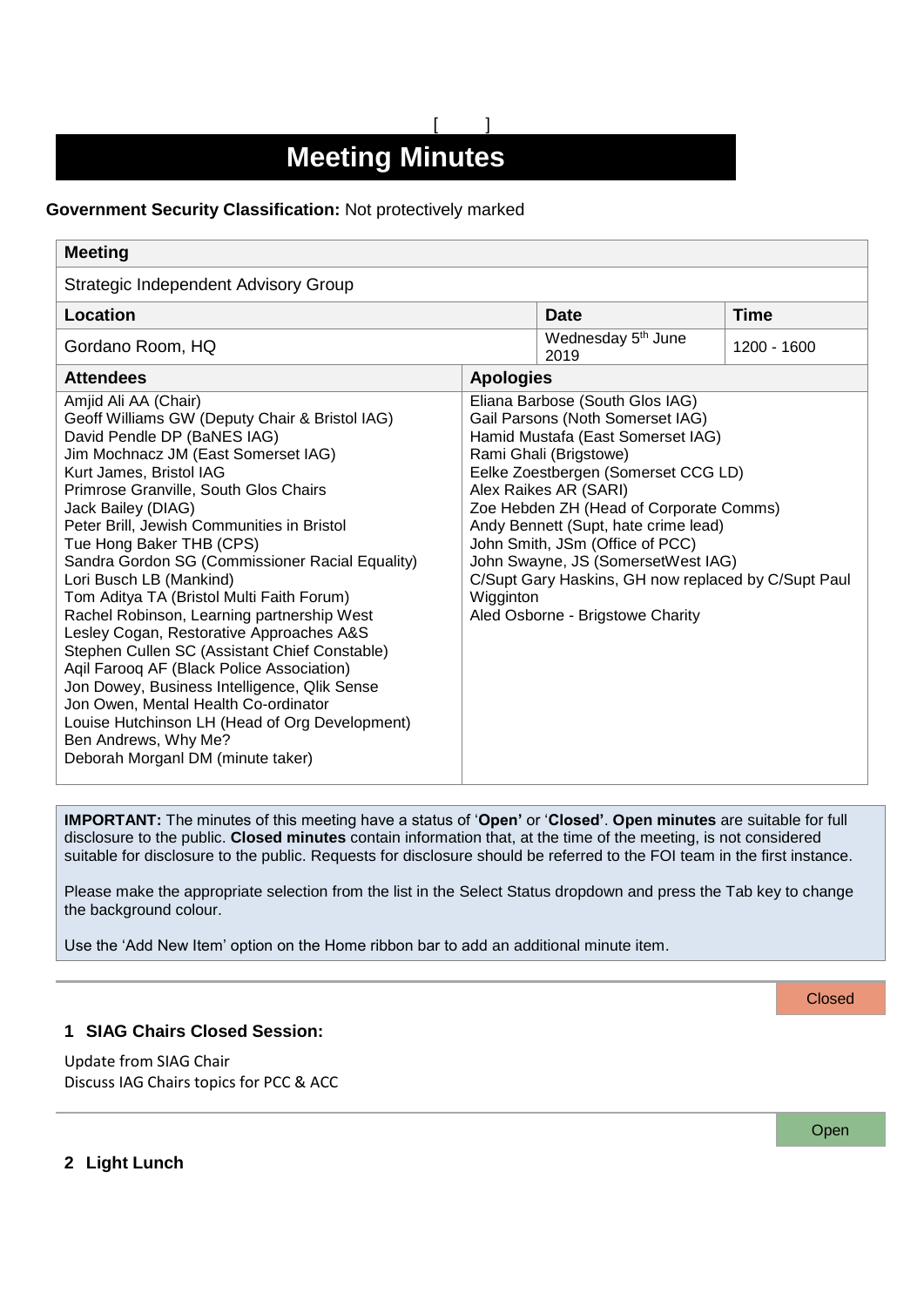#### Open

# **3 SIAG Members Session – Welcome and introductions**

**Open** 

## **4 Review of minutes and matters arising**

Review of minutes, discrepancies noted.

Actions Update for closure following feedback

Supt. AB to raise issue of high risk ASB victims being re-located at next Directorate SLT meeting and consider asking neighbourhood managers to problem solve this?

We not only had a long discussion at our Directorate SLT but I also spoke to the housing Director at BCC to get a local authority perspective. The update I gave at the meeting was accurate in that this was not exclusive to ASB but all High Risk victims. Moving is a last resort, requires negotiation and consent from the victim and is not routinely used as a tactic. Before doing so there is what we refer to as a professionals meeting to coordinate and problem solve our responses. I did not believe that check and testing was required and my sense is that this action should be closed in its current form as I am satisfied that it adequately addresses the initial concern. It would be useful to understand the specific case that led to this action in the first place so I can review.

The Call in Update – C/Supt Gary Haskins:

The call in has now ran its second panel with the third planned last week. I would sum up the progress as amazing.

Of the candidates that have gone through the results seem to be fantastic, all are attending the sessions without fail, we are providing support with mentors and training towards employment, an example being, CSCS cards, driving lessons and support re training.

We are now trying to link in with other agencies regarding finding employment.

Whilst I have a meeting next week to capture and assess the learning going forward this is our main concern that we will not be able to capture the financial and societal benefits (Meeting next week with Veronica Marshall from A and S. The University data will take too long to be of benefit, however some of the comments from the candidates such as: 'THIS IS LIFE CHANGING' 'WHAT A GREAT OPPORTUNITY' etc.

We met as a panel last week and removed one of the candidates from the scheme, this was due to being found committing a like offence, on removing him he commented that he had wasted this great opportunity. We will still support this young man so as we don't cast him aside and he will still benefit from access to classes and support.

The Home Office are keen to see the Call In and I have invited them to the next meeting. (Greener FYI)

## **Matters arising**:

AF advised the crime prevention leaflets for languages and updated images have been redrafted with input from Ben Mosely.

There was a slight faux pa where lots of families around the end of Ramadan were attending Mosques and gatherings when Corporate Comms tweeted to that affect. This was quickly corrected when the wording was pointed out by AF.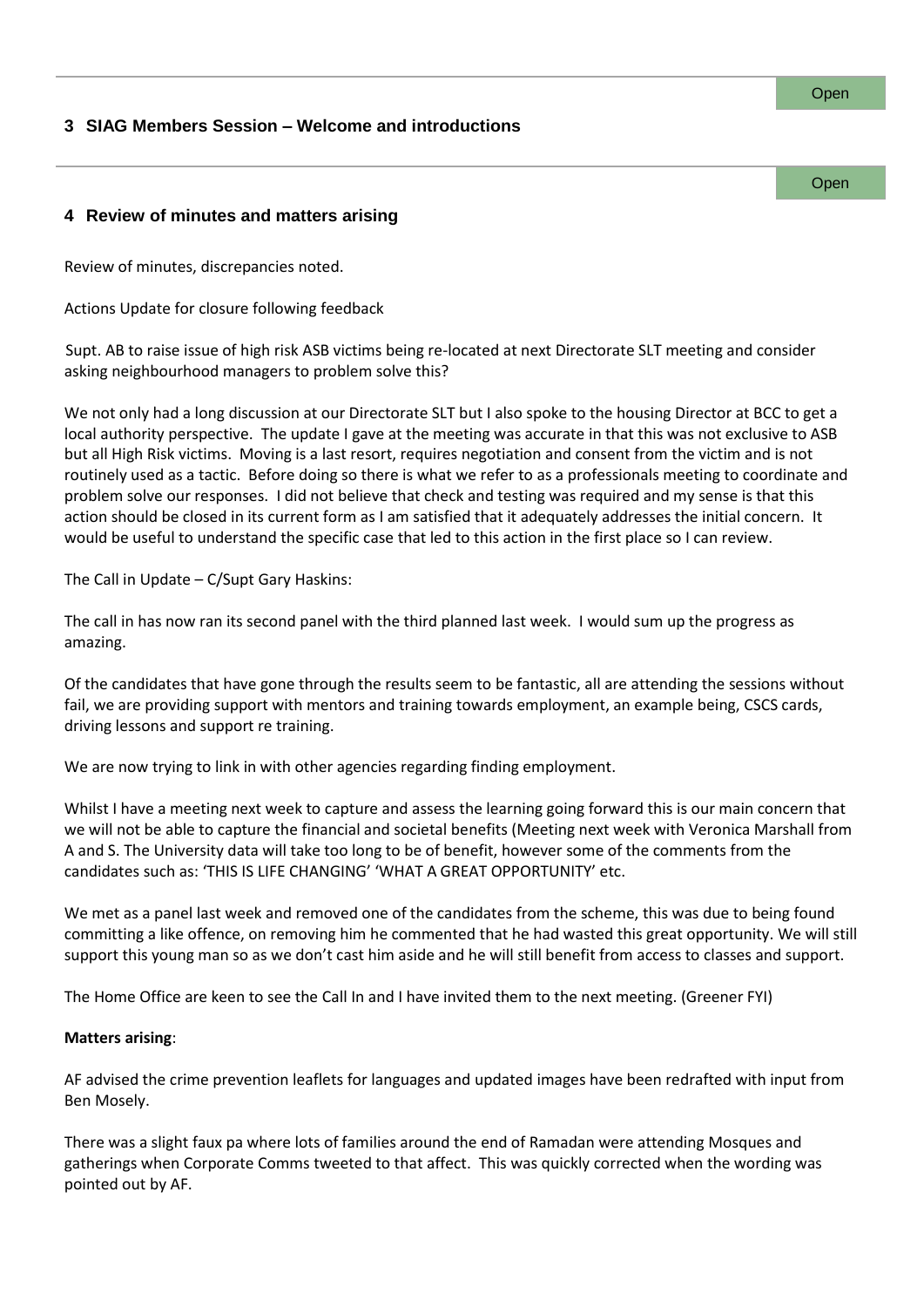With Brexit being deferred to the Autumn, ACC Cullen re-iterated that a whole raft of work covering all concerns is being monitored by a live and active Intel cell. Community tensions are being monitored and there is a county terrorism monitoring group (CTM) held bi-weekly. There is a prevention strategy meeting to be held on 12<sup>th</sup> June to check vibrations. There are no new issues at present.

Open (ongoing) actions are recorded on an action log and completed actions are recorded on a separate closed action log.

The following actions were closed; 12, 39, 40, 41, 49, 1, 2, 3, 4, 5, 7, 10.

#### Open

# **5 IAG Chairs and EDHR topics for PCC and ACC Cullen (Q&A)**

Jim Mochnacz posed a question on Autism awareness and training with Avon and Somerset Constabulary (ASC). There is a case going to trial around how compliant were Police when dealing with a person with autism. ACC Cullen advised was unable to comment on the case as it is going to trial however emphasised that ASC is a progressive force in this area. Sgt Adam O'Loughlan is taking the National lead on this and it is felt that the College of Policing (COP) guidance is not detailed enough. Adam has written an internal blog on this subject. University of Bath also leading on this topic; however there has been no response from Somerset County Council on their understanding. Officers in Bath did not appear to have knowledge on this topic. ACC Cullen explained each Chief Officer (COG) sponsored a topic and Nick Adams was the sponsor for Autism.

JM advised the group, Hampshire Police were autism ambassadors which was being lead at the time by their CC Andy Marsh. JM asked ASC to look at their processes to see why it was working so well.

There was a CPD which included autism which Matt Terise attended. ACC Cullen advised there is a 2 day training workshop being designed around conflict resolution, vulnerabilities involved, choices and consequences and deescalation.

Sandra Gordan (CORE) raised a question around disproportionality around stop and search. SG quoted figures published in ACC Cullen's report. She wanted clarity around how much of a decrease in white ethnicity searches in numbers made up the percentages. It was stated the percentages showed a trend rather than numbers. ACC Cullen accepted this continues to be a disproportionality and offered a rationale where Somerset has a high level of county lines activity and the percentage of the people stopped do not live in the area or community. Operation Op Remedy will only see more stop and searches as there has been more resources added to the operation with an increase of 60 Officers for Intel lead activity.

Figures are shared with Supervisors as well as body worn video. There is a stop search scrutiny panel too where a 'deep dive' in to records showed for Somerset ¾ of those stopped did not reside in Somerset. The question was asked do ASC stop and check against intel scrutiny or do we check intel first then stop and search? The website is public facing and data is updated on it however not the rationale.

There is work going on with the University where Des Brown, Vice Chair on the powers group is involved. C/Supt Ian Smith will be receiving a report from the UWE soon where disproportionality is measured against how it looks Nationally. ACC Cullen happy to share an update with the group.

It was suggested this remain a static item on the agenda.

## Peter Brill – Jewish Community Representative – Hate speech

A broad level briefing about the rise in activity in both the far left and the far right. Brexit sits at the centre of it. There is ongoing commitment against hate crime however there has been an increase in abuse through social media. This is an area still very under-reported and it is usually when the victim is at 'tipping point' do they report it.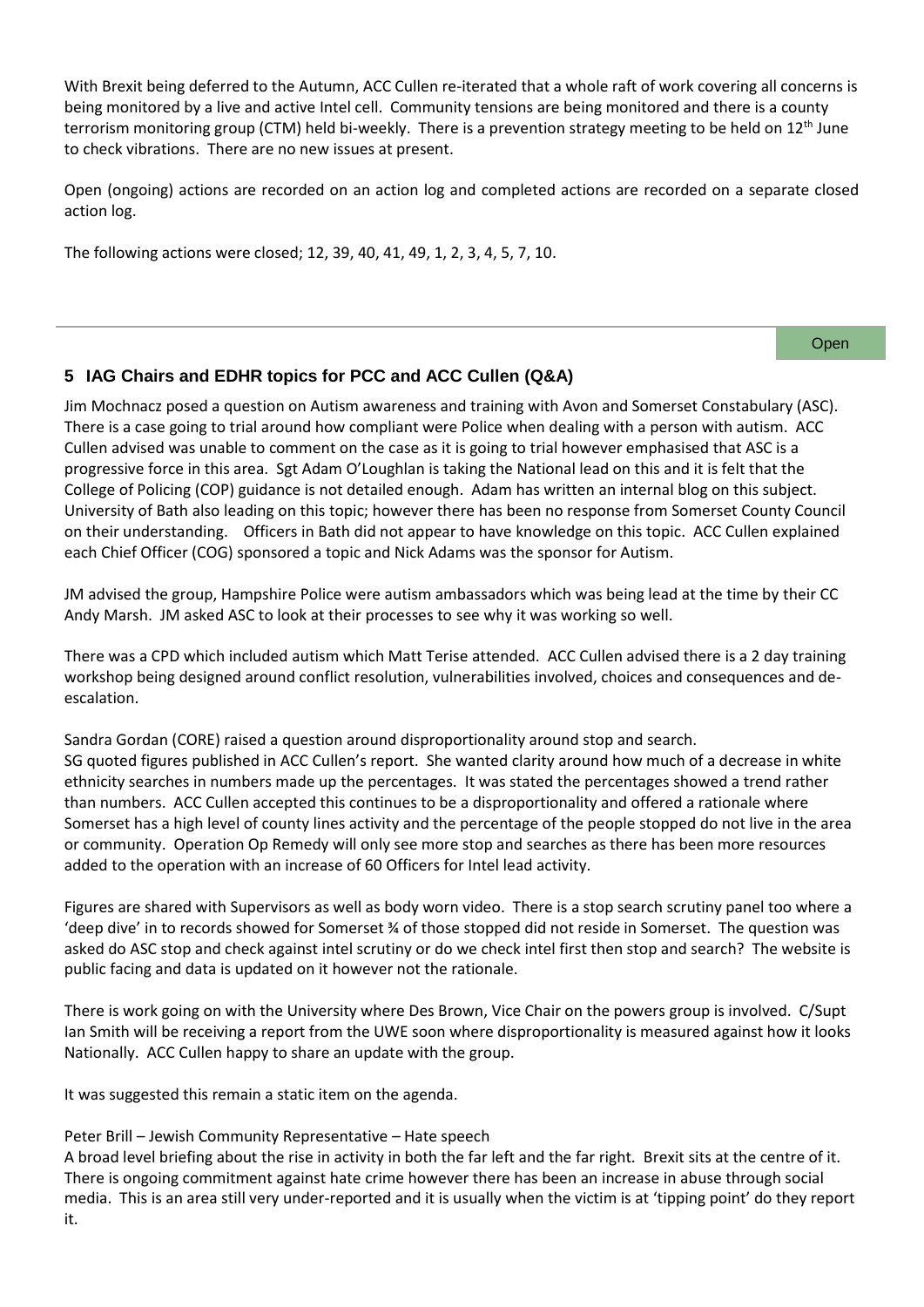There are flags in place within Comms to record this and Investigations and neighbourhood teams do follow them up however there are not enough resources to proactively follow them up.

Training and understanding – if a member of the public approaches an officer in the street, what responses will Officers give. PB offered to support nuances and speech cultural awareness training.

LH advised the group she and her team are working on bite size learning activity, blogs and videos as part of an education piece. LH to look at if there is a trend of persecution discrimination or hate crime going adrift. There needs to be a broad understanding on hate vs criminality and the use of language and momentum of a legitimised use of language.

THB advised the group herself and Supt AB are looking at legal definitions. Domestic abuse (DA) and hate crime rotate at thematic meetings with police reps and organisations who support victims. The chair is co-chaired with Johnathan Charlesworth from EACH. Simon Ois attends as a CPS Lead. It has been noted there is a lack of engagement at this meeting from PCC? and little feedback given.

## Lori Busch (Mankind)

Raised concerns around the CPS local scrutiny improvement panel (LSIP). They are held every quarter and covers Exeter and the South West. There is very limited attendance. There are no representatives for DA and sexual abuse topics. ACC Cullen will look in to this.

LB also raised the issue around the ASC advice to persons released from Police custody form. LB stated the form is not easy to read and is not given to detainees-. LB drew attention to the Homeless section and advised that this is a promise they cannot always deliver. The young people with mental health section should accompanied by an appropriate adult. ACC Cullen agreed the form is not user friendly and agreed the form is to be reviewed.

## Jack Bailey (DIAG)

How are the police going to encourage greater youth engagement?

ACC Cullen explained there is some promising work being done in Bristol by Martin Rowlands and Sarah Williams. The current proposal to develop a Youth IAG merges work-streams which were 2 previously.

- CYP Co-ordinator Sarah Williams had been exploring the development of an online Youth IAG, originally suggested by Business Improvement in 2017 but never progressed. Sarah Williams met with Strategic Digital Services and Corporate Comms to try to develop an online Youth IAG.
- The main barrier with an Online Youth IAG was how we would find young people to become involved. All previous attempts at trying to engage young people online have had extremely limited success. It was agreed that a youth cohort would need to be identified and engaged with first and then an online facility granted to them.
- At the same time, a physical Youth IAG was being developed by Chief Inspector Martin Rowland in Bristol, with the aim of achieving a 20% representation of young people on the Bristol IAG.
- Martin Rowland then began liaising with Annette EASY from Bristol of College about achieving a youth branch of the IAG. A scoping meeting was initially held in December 2018 as Annette had already brought together a group of young people from the College.
- In February 2019 various partners were brought together to plan the establishment of the youth IAG. This included Desmond BROWN from Growing futures, Dave Gardner from Key 4 Life, Annette Easy from Bristol City College, and Aisha Thomas from City Academy, to look at ways of broadening the membership.
- Terms of reference were discussed and it was agreed that the Youth IAG would effectively act as a strategic steering group, ensuring the voice and concerns of young people were fed into the quarterly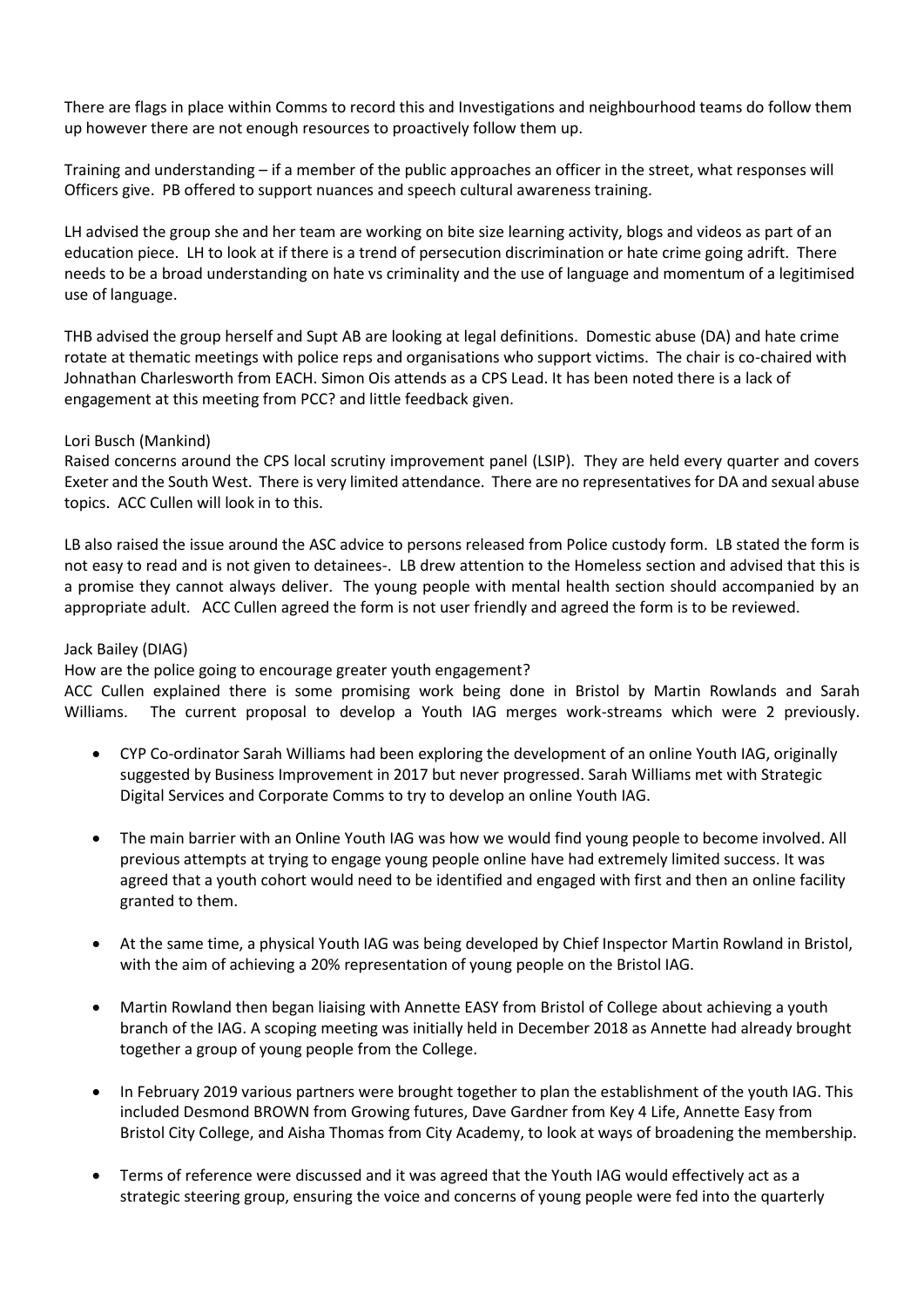Community Meeting Structure for Bristol.

- The initial youth focus will be around issues affecting young people and their interactions with the police.
- The first session was held on February 25<sup>th</sup> and was very positive.
- At an additional session on April 4<sup>th</sup>, Martin Rowland asked the Youth IAG panel how they felt about broadening the youth IAG online representation. This was favourably received.
- Since then, Martin has also brought in a cohort of young people (mainly BME) from Bristol City Council and City Academy and is looking at expanding this to other schools.
- At the next session (due imminently or just happened?) young people's views will be canvassed on the following: what platform should be used, whether the site should be open or made invitation only, and whether the site should be moderated.
- Once this has been discussed, the next stage will be to bring Strategic Digital Services and Corporate Comms back into the discussion.
- Once the platform is available, individuals in the force/other IAGs will need to identify a youth cohort in the other areas of Avon & Somerset to try to encourage them to use the platform also.

Primrose Granville (S. Glos Chairs)

## **Response to suicide attempts**

The level of sensitivity applied to possible suicide victims & emotionally/mentally distressed young people. A Bradley Stoke resident was on the overhead bridge last night between 9-11 & saw a very distressed 17 y/o try to jump from the bridge. She found the police response quite appalling. They basically said the young lady was known to them & she's doing it for the attention.

With suicide rates among young people the lady is very concerned that the matter isn't taken seriously or afforded the sensitivity needed. She is concerned that one day the young lady will jump & become a statistic when there could've been some form of intervention.

Jon Owen, Mental Health Co-ordinator responded to the question by stating this was not the comments he would expect an Officer to make however to provide some insight when Officers are called to vulnerable people who are suicidal, some choose iconic venues as a location such as the Suspension Bridge and some call not once but several times in a day who are not sectioned as they have capacity to answer questions about their mental health.

The definition of mental health covers a wide spectrum of illness from personality disorder to being sectioned under the Mental Health Act 136. This showed a 23% increase from 2017/2018 to 2018/2019. This is with the act not being used inappropriate or over used. With resources being slim, Officers sometimes feel frustrated especially with the young and inexperienced Officers who can be affected by the situation too. Full mental health assessments are carried out following an assessment with a professional on each incident.

# **Could some light be shed on this & possibly a chance to contextualise the police response.**

WORLE WSM 'BOMBING/EXPLOSION'

Why was this deescalated to explosion? Who are the perpetrators? It's creating some unkind whispers in the community.

ACC Cullen stated he was unable to comment on this particular incident as he did not have all the facts however the Filton case was discussed at the Somerset IAG on 4<sup>th</sup> June 2019 and the case was not embargoed. The term 'the perpetrator was troubled' was used in the press which was very vague. Two males from Weston Super Mare in their early 20s were arrested.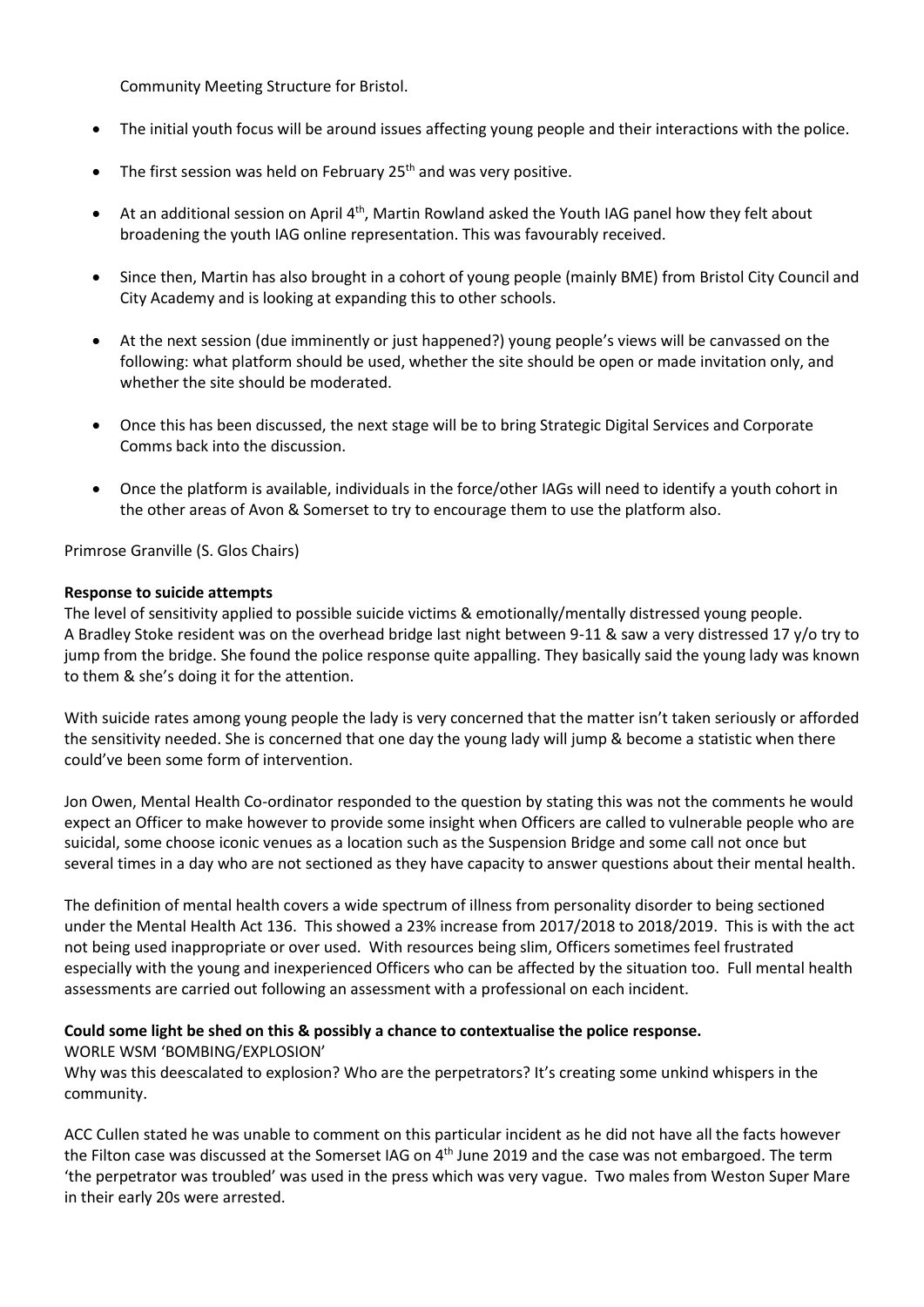ACC Cullen stated reporting on ethnicity was valid at the time of an incident being recorded. County Terrorism (CT) are adjusting their Comms strategy affecting the Muslim communities.

Amjid Ali – SIAG Chair question deferred to next meeting due to time constraints.

Open

## **6 Qlik Sense and Algorithms with Q&S**

What is an algorithm? It is an automated collection of rules which a machine learns to predict all manner of things. ASC have been using them for 5 years. They assist with managing and forecasting risk, locations, individuals and demand. This is a new concept in Policing however it is not new in Probation risk models.

Offender risk for vulnerability and high risk missing persons has monitored and ASC work hard to make sure they are ethical and fair. ASC is very supportive of being robust and transparent since Ebrahimi A decision maker is still required to decide on the data provided. There are not direct professional feeds however it is a support tool which nestles in with referrals and assurance work.

Target groups for re-offenders use data variables which are learnt by the machine, for example, age, gender, history but no ethnicity. Data Scientists (Jon's team) test and understand if the data is adding value, accuracy and partition data to test and identify training areas.

How does the tool tackle prevention? What 'society drivers' behind re-offenders are used. ASC use upstream intervention, neighbourhood teams are the pathways sharing datasets. It is in its infancy Nationally however Bristol is very protective and also Troubled Families.

## **7 Update on Serious Violence Summit**

The SW Summit was held in May 2019. ACC Cullen provided a brief at the Summit which was consolidated by the PCC. £1.72 million has been secured to tackle serious violence around children and young people and knife crime. There was positive feedback from the multi-agencies who had attended however proof of its success will be down to what local areas will do as part of their commitment. Professional people with a vocation to work with young people and children who are at risk will be sought. A total of 14 PCSOs across the force area to be recruited. ACC Cullen invited the IAGs to attend a meeting to iron out more concerns affecting communities. ACC Staff Officer to arrange.

The Home Office has landed the Youth Endowment Fund which is specifically for Policing. Monies will be shared with some partner agency groups such as Barnados and the PCC is allocating £20K to each safeguarding partnership.

Open

Open

## **8 CPS on Hate Crime Convictions**

THB distributed the CPS South West hate crime stats for 2017/2018 Q2, Q3, Q4 and for 2018/2019 Q1, Q2, Q3, Q4. They key points noted were: THB explained the numbers showing are small however ASC is the largest force and so is presenting more definite trends. There has been a significant drop in disability hate crime reported, down to single figures in the last 12 months out of 43 forces. Gloucestershire and D&C 100%. How is that?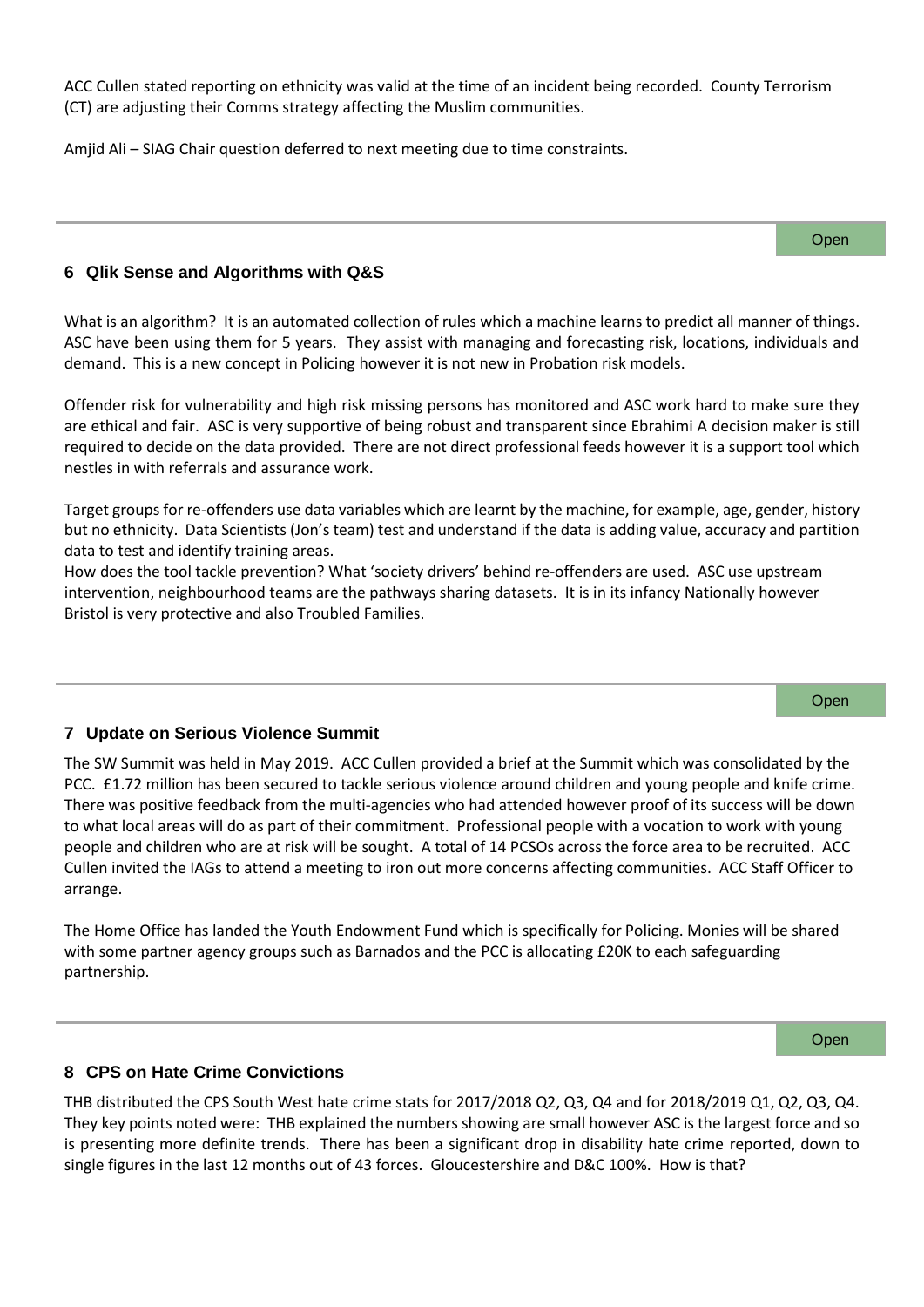Hate crime in general, across any strand showed only an 8–12% (roughly) of cases which go through to charging. This is a decrease in charge and prosecution. Need to identify where is the 'fall off'? is it victims who are choosing not to pursue due to confidence of an outcome? Or insufficient evidence. Sgt Sarah Williams trying to identify factors.

CPS Gloucestershire reporting young people being referred for both gang and serious knife crime. They have set up a mock trial between Police, Paramedics, Coroner, Victim of knife crime and the Perpetrator. The Judge is Judge Laurie. CPS is very keen to roll this model out as it is really working well. Evaluation and assessments have been met set by London. ACC Cullen is supportive of THB linking up with Zoe Chegwyn to explore this model.

Plymouth also show as an area of diversity and as having cultural communities. They have a hate crime team and a diversity communities team on the ground using experienced Officers which appear to be the drivers to success. There is a Regional meeting held quarterly which started in January 2019 to review and monitor success.

Sharon Morgan to attend the next meeting to discuss the issue of Trans Exclusionary Radical Feminists (TERFS) in Bristol.

The first update is that I have been asked not to use the term TURFs as it carries a negative connotation for feminism. I have been investigating these issues in Bristol and I am not ready to present my conclusions but will update at the next meeting in September.

# **9 Briefing on Why Me Project**

Why Me are in partnership with We See, a Bristol agency. Ben Andrews attended from Why Me to promote the restorative justice (RJ) process. This process was offered as an alternative course of action between Victims and Offenders and has been increasing Nationally since 2016. Ben was asked to provide more details around the following to inform the IAGs to promote this option.

- Can you provide details of the partnership you are working with Why Me are working in partnership with ASC, Resolve West and the OPCC on a project to support victims of hate crime using RJ
- What is the expectations of the victims and offenders
- Can some more history be shared about these charities

## **10 Update on Inclusion and Diversity Activity**

Chris Harris has been replaced with Serena Sergeant as part of the Diversity team. LH informed the group there are 3 Outreach posts being advertised. There was a high calibre of applicants and diverse across the board. Fifteen applicants have been shortlisted.

The Cultural Intel Initiative is a step on from unconscious bias. Academic research has been carried out to support this. KJ (Bristol IAG) attended the Pilot and his feedback was very positive.

On 10<sup>th</sup> June, there will be an educational piece on the process to Supts/C Supts, Police Staff and then COG. Inclusive of all staff and Officers. Branding and Comms coming to align with values.

Open